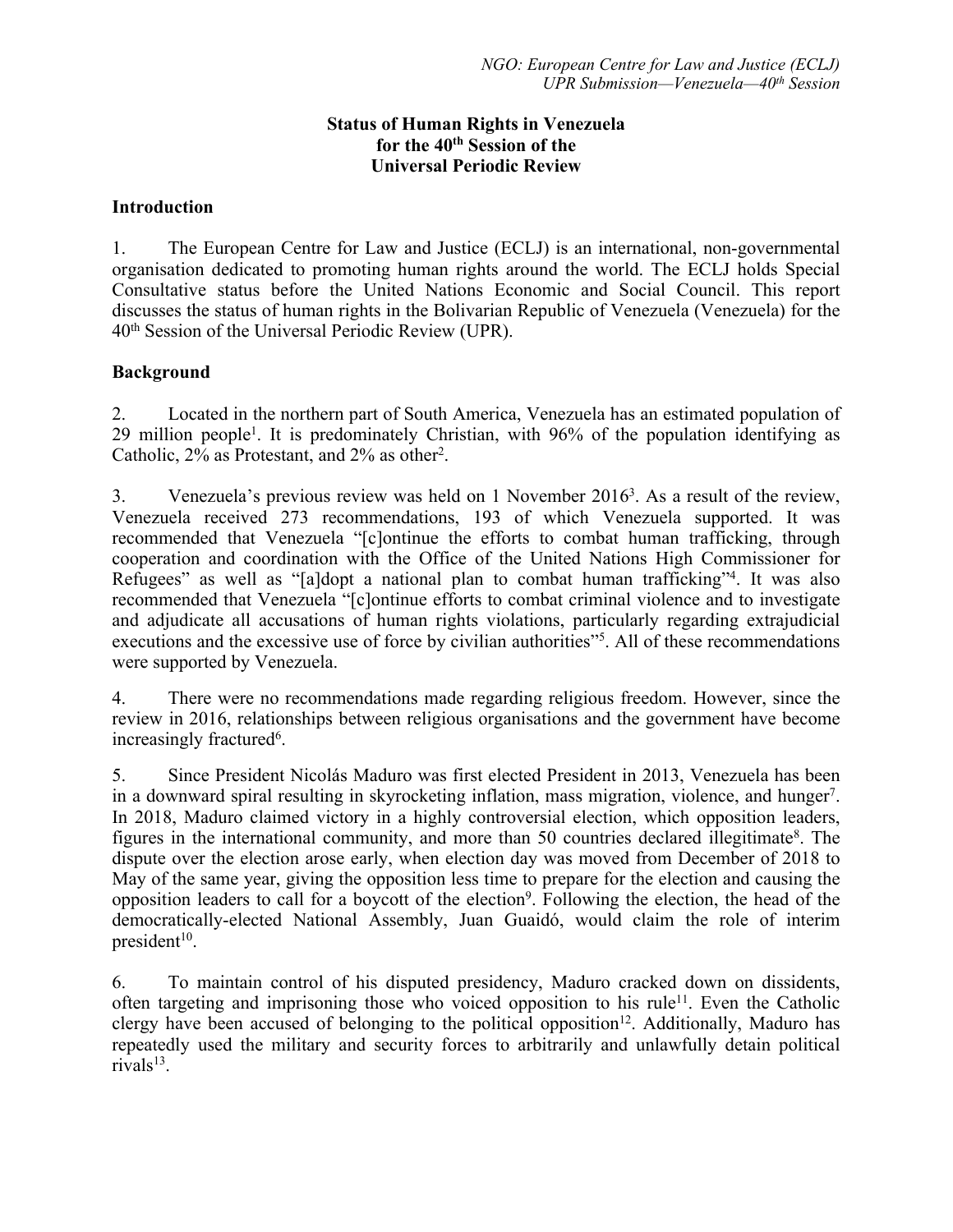### **Legal Framework**

7. Article 59 of Venezuela'<sup>s</sup> constitution address religious liberty:

The State guarantees the freedom of cult and religion. All persons have the right to profess their religious faith and cults, and express their beliefs in private or in public, by teaching and other practices, provided such beliefs are not contrary to moral, good customs and public order. The autonomy and independence of religious confessions and churches is likewise guaranteed, subject only to such limitations as may derive from this Constitution and the law. Father and Mother are entitled to have their sons and daughters receive religious education in accordance with their convictions.

No one shall invoke religious beliefs or discipline as <sup>a</sup> means of evading compliance with law or preventing another person from exercising his or her rights 14 .

8. Furthermore, Article 92 of the Constitution states the following:

All workers have the right to benefits to compensate them for length of service and protect them in the event of dismissal. Salary and benefits are labor obligations due and payable immediately upon accrual. Any delay in paymen<sup>t</sup> of the same shall bear interest, which constitutes <sup>a</sup> debt certain and shall enjoy the same privileges and guarantees as the principal debt<sup>15</sup>.

9. Under Article 56 of Venezuela'<sup>s</sup> Organic Law on the Right of Women to <sup>a</sup> Life Free of Violence, human trafficking is prohibited:

Whoever promotes, favors, facilitates or executes the capture, transport, the welcome or the reception of women, girls, or adolescents, through violence, threats, deception, kidnapping, coercion or other fraudulent means, for the purpose of sexual exploitation, prostitution, forced labor, slavery, or organ extraction will be punished with imprisonment of 15 to 20 years<sup>16</sup>.

10. Furthermore, under Article 16 of Venezuela'<sup>s</sup> Organic Law Against Organized Crime, human trafficking is considered an organized crime offense, which carries with it <sup>a</sup> prison sentence of ten to fifteen years for the following:

[T]he illegitimate deprivation of liberty and from ten to eighteen years for kidnapping, when the crimes established in this article are committed:

1. Against children and adolescents or over seventy years.

2. By an armed group or wearing uniforms or symbols of authority.

3. With torture or other forms of violence<sup>17</sup>.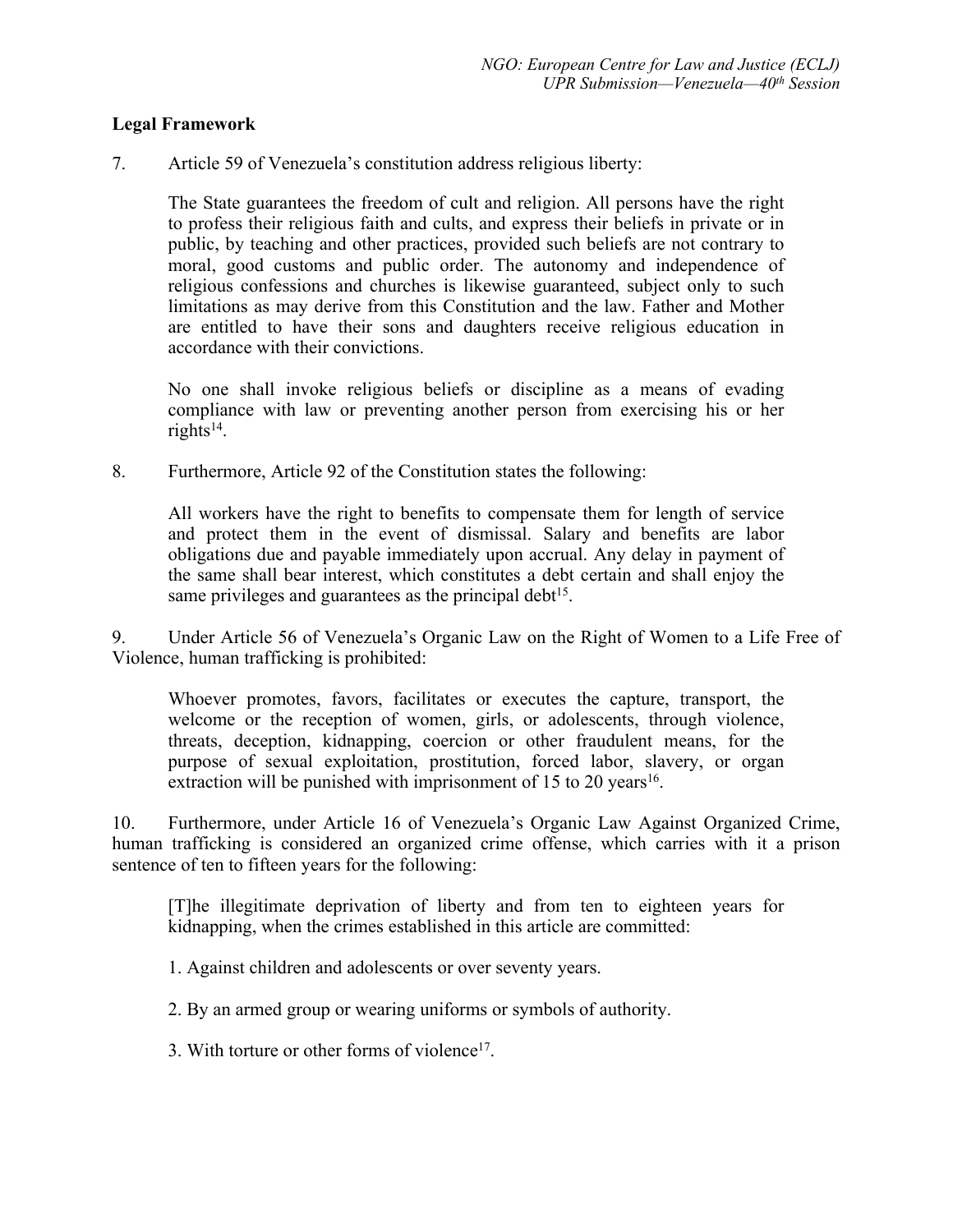11. Venezuela has signed and ratified the International Covenant on Civil and Political Rights (ICCPR). Article 18 of the ICCPR enshrines protections for religious freedom:

1. Everyone shall have the right to freedom of thought, conscience and religion. This right shall include freedom to have or to adopt <sup>a</sup> religion or belief of his choice, and freedom, either individually or in community with others and in public or private, to manifest his religion or belief in worship, observance, practice and teaching.

2. No one shall be subject to coercion which would impair his freedom to have or to adopt <sup>a</sup> religion or belief of his choice.

3. Freedom to manifest one'<sup>s</sup> religion or beliefs may be subject only to such limitations as are prescribed by law and are necessary to protect public safety, order, health, or morals or the fundamental rights and freedoms of others<sup>18</sup>.

12. In addition, Articles 7 and 8 of the ICCPR address human trafficking:

Article 7

No one shall be subjected to torture or to cruel, inhuman or degrading treatment or punishment. In particular, no one shall be subjected without his free consent to medical or scientific experimentation<sup>19</sup>.

Article 8

1. No one shall be held in slavery; slavery and the slave-trade in all their forms shall be prohibited.

2. No one shall be held in servitude.

3. (a) No one shall be required to perform forced or compulsory labor.<sup>20</sup>

# **Human Trafficking in Venezuela**

13. Under the Maduro government, the collapsing economy has caused food and medical shortages 21 . This, in turn, has led to the "largest external displacement crisis in Latin America'<sup>s</sup> recent history," according to the International Organization for Migration<sup>22</sup>. According to the UN Relief Agency (UNRA), an estimated 5.4 million Venezuelans have fled to neighbouring countries 23 .

14. However, those fleeing Venezuela in search of economic prosperity often unwittingly fall into the grasp of waiting human traffickers. For example, in neighbouring Columbia, traffickers lure Venezuelan women to Colombia with false promises of well-paying jobs<sup>24</sup>. However, once they reach Colombia, the women'<sup>s</sup> documents are seized, and the women are sexually exploited<sup>25</sup>. In 2018, Colombian authorities rescued 80 Venezuelan women who had been trafficked from Venezuela and forced to work as prostitutes in brothels 26 . Columbian authorities reported that these women were forced into rooms that were locked shut and were only permitted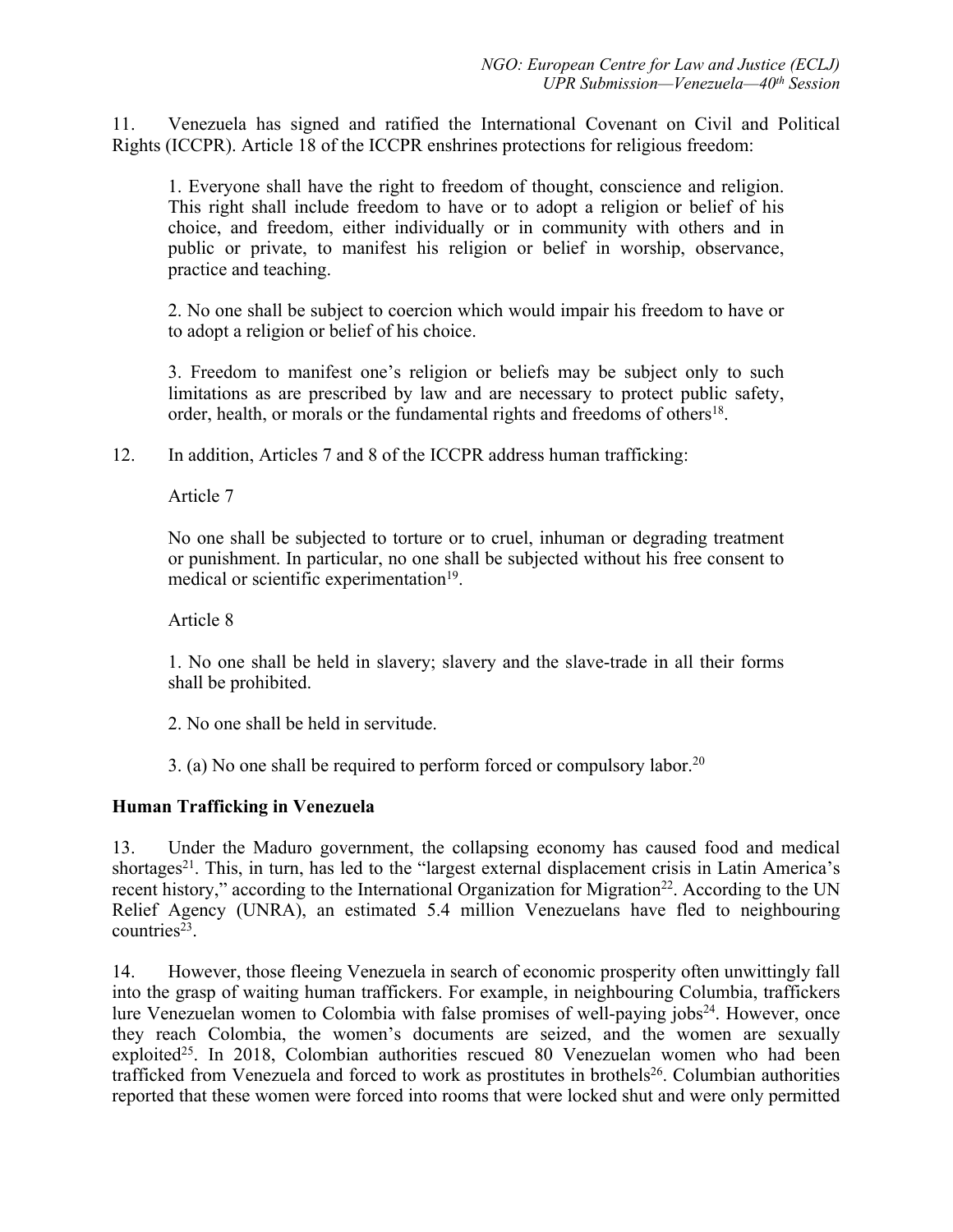to leave the rooms for 15 minutes a day<sup>27</sup>.

15. Women and girls are most vulnerable to sexual abuse and exploitation .The ongoing COVID-19 pandemic has worsened the situation<sup>28</sup>. As stay-at-home orders and shutdowns have limited travel, victims remain indefinitely trapped in dangerous and abusive situations. One former sex worker stated, "Venezuelan refugees from Bogotá to Lima forced into sex work to survive have no option but to continue working during the coronavirus pandemic"<sup>29</sup>. Similarly, a mother described the desperation she faces trying to provide for herself and her children: "Men think that because you are on your own with children, women must be selling themselves. I have had several propositions to sell myself in order to feed my children. It is really difficult to refuse because I need the work"<sup>30</sup>. Likewise, a volunteer working to help migrant families stated, "Men are preying on vulnerable families during the pandemic, small girls have been drugged and raped. We are also seeing an increase in irregular armed groups forcibly recruiting both boys and girls as young as 10 for the purposes of trafficking"<sup>31</sup>.

16. While the majority of human trafficking victims are being taken to neighbouring countries, men and women are also trafficked within the country—particularly in the mining region known as the Orinoco Mining Arc<sup>32</sup>. Traffickers exploit men to obtain workers for the mines and traffic women for sexual exploited<sup>33</sup>. According to the United Nation's Office of the High Commissioner for Human Rights, gender-based violence and forced prostitution have been on the rise in the region since 2016<sup>34</sup>.

17. Furthermore, Venezuela lacks <sup>a</sup> comprehensive trafficking in persons law. While human trafficking is criminalized, it is done so by separate pieces of legislation that coalesce to condemn the atrocity.

# **Attacks on Religion**

18. Within Venezuela, Maduro loyalists, known as "colectivos", have targeted civilians as well as religious groups 35 . In 2017, <sup>a</sup> group of colectivos stormed <sup>a</sup> Sunday Mass being held at the San Pedro Claver Church in Caracas 36 . The individuals interrupted Mass, shouting insults at the congregation and the priest<sup>37</sup>.

19. In May of 2019, members of the Venezuelan National Guard (GNB) carried out an attack on a Catholic church in San Cristobal<sup>38</sup>. As mass was ending, two members of the GNB entered the church on motorcycles<sup>39</sup>. When the pastor came down from the rectory to confront them, 40 more members of the GNB entered the church and began throwing gas canisters, but the parishioners were able to escape from the church with no injuries 40 .

20. In February of 2021, <sup>a</sup> group of men attacked four Christians inside <sup>a</sup> drug rehabilitation center run by a church called the Restoration House<sup>41</sup>. The attackers used knives to carve an "X" into the bodies of the Christian men and forced them to eat pages torn out of a Bible<sup>42</sup>. In addition to the cuts, two of the men suffered broken arms and legs, and another one of the men sustained two broken ribs as well as injuries to his head and lungs<sup>43</sup>.

# **Conclusion**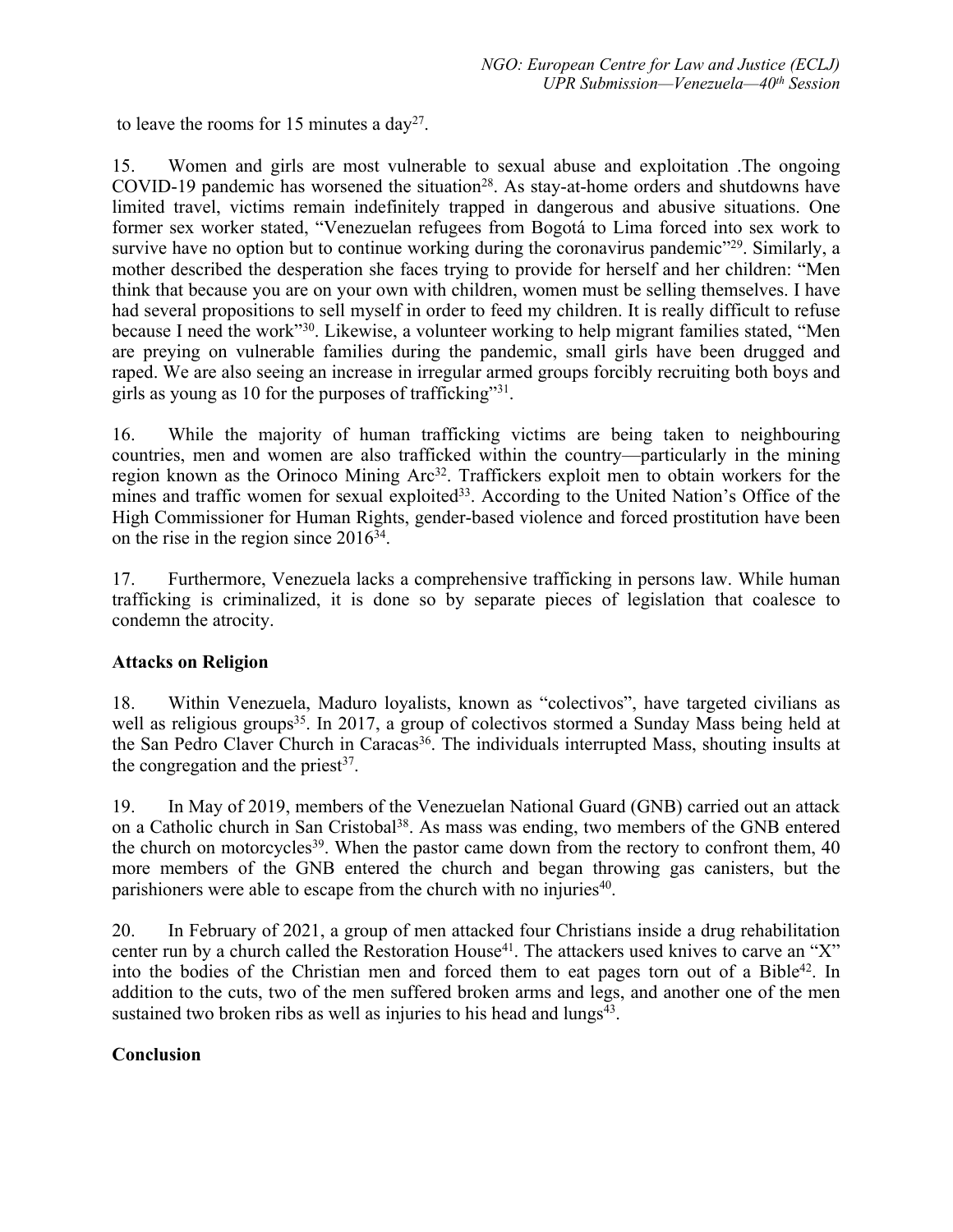21. Venezuela must address the ongoing humanitarian crisis that is occurring within its borders. Economic instability, coupled with political unrest, is driving Venezuelans to <sup>a</sup> point of desperation, further spurring instability, violence, and exploitation. Venezuela must permit humanitarian groups to work within the nation to protect individuals and alleviate the ongoing crisis. Additionally, Venezuela should take immediate steps towards the adoption of comprehensive trafficking in persons legislation to protect the country'<sup>s</sup> most vulnerable.

22. Furthermore, the governmen<sup>t</sup> of Venezuela must take immediate steps to halt attacks on Christians and religious leaders. The governmen<sup>t</sup> must respec<sup>t</sup> religious organisations and allow them to openly and freely practice their faith.

 $<sup>5</sup> Id.$  at A/HRC/34/6/Add.1 – Para. Section II, para. 6.</sup>

https://www.bbc.com/news/world-latin-america-46985389.

11 *Id.*

<sup>12</sup> *Maduro'<sup>s</sup> Immortality and the Role of the Church in Venezuela*, *supra* note 6.

13 *Juan Guaidó: The Man Who Wants to Oust Maduro*, *supra* note 10.

<sup>14</sup> Constitution of Venezuela art. 59, https://www.constituteproject.org/constitution/Venezuela\_2009.pdf. 15 *Id.* at art. 92.

<sup>16</sup> The Organic Law on the Right of Women to a Life Free of Violence art. 56, http://www.derechos.org.ve/pw/wpcontent/uploads/11.-Ley-Orgánica-sobre-el-Derecho-de-las-Mujeres-a-una-Vida-Libre-de-Violencia.pdf (unofficial internal translation).

<sup>17</sup>The Organic Law Against Organized Crime art. 16, https://www.imolin.org/doc/amlid/Venezuela/Venezuela-Ley Organica Contra la Delincuencia Organizada.pdf (unofficial internal translation).

<sup>18</sup> International Covenant on Civil and Political Rights, Dec. 16, 1966 S. Treaty Doc. No. 95-20, 6 I.L.M. 368 (1967), 999 U.N.T.S. 171, art. 18. 19 *Id.* at art. 7.

20 *Id.* at art. 8.

<sup>21</sup> Devone Cone & Melanie Tiff, *Searching for Safety: Confronting Sexual Exploitation and Trafficking of Venezuelan Women and Girls*, REFUGEES INTERNATIONAL (5 Aug. 2019),

https://www.refugeesinternational.org/reports/2019/8/2/searching-for-safety-venezuela-trafficking.

22 *Venezuelan Refugee and Migrant Crisis*, INTERNATIONAL ORGANIZATION ON MIGRATION,

https://www.iom.int/venezuela-refugee-and-migrant-crisis.

23 *Venezuela Situation*, UNHCR, https://www.unhcr.org/en-us/venezuela-emergency.html.

<sup>24</sup> Anastasia Moloney, *Desperate Venezuelan Migrants Fall Prey to Sex Slavery in Colombia*, <sup>R</sup>EUTERS (28 Nov.

2019), https://news.trust.org/item/20181128160752-czhj1/.

<sup>&</sup>lt;sup>1</sup> Venezuela, WORLD FACTBOOK (18 Mar. 2021), https://www.cia.gov/the-world-factbook/countries/venezuela/. 2 *Id.*

<sup>3</sup> *Universal Periodic Review – Venezuela (Bolivarian Republic of)*, UNHRC,

https://www.ohchr.org/EN/HRBodies/UPR/Pages/VEIndex.aspx.

<sup>4</sup> UPR of Bolivarian Republic of Venezuela – Thematic List of Recommendations A/HRC/34/6/Add.1 – Para. Section II para. 6,

https://lib.ohchr.org/HRBodies/UPR/Documents/Session26/VE/MatriceRecommendationsVenezuela.docx.

<sup>6</sup> Feline Freier, *Maduro'<sup>s</sup> Immortality and the Role of the Church in Venezuela*, BERKLEY CENTER (15 Jun. 2018), https://berkleycenter.georgetown.edu/responses/maduro-s-immorality-and-the-role-of-the-church-in-venezuela. <sup>7</sup> Anna Vanessa Herrero and Megan Specia, *Venezuela Is in Crisis. So How Did Maduro Secure <sup>a</sup> Second Term?*,

NEW YORK TIMES (10 Jan. 2019), https://www.nytimes.com/2019/01/10/world/americas/venezuela-maduroinauguration.html.

<sup>8</sup> *Nearly 50 Countries Reject the Victory of Chavism in the Venezuelan Elections*, <sup>A</sup>TALAYAR (8 Dec. 2020), https://atalayar.com/en/content/nearly-50-countries-reject-victory-chavism-venezuelan-elections%C2%A0.

<sup>9</sup> William Neuman & Nicholas Casey, *Venezuela Election Won by Maduro Amid Widespread Disillusionment*, <sup>N</sup>EW YORK TIMES (20 May 2018), https://www.nytimes.com/2018/05/20/world/americas/venezuela-election.html.

<sup>10</sup> *Juan Guaidó: The Man Who Wants to Oust Maduro*, BBC NEWS (23 Jan. 2020),